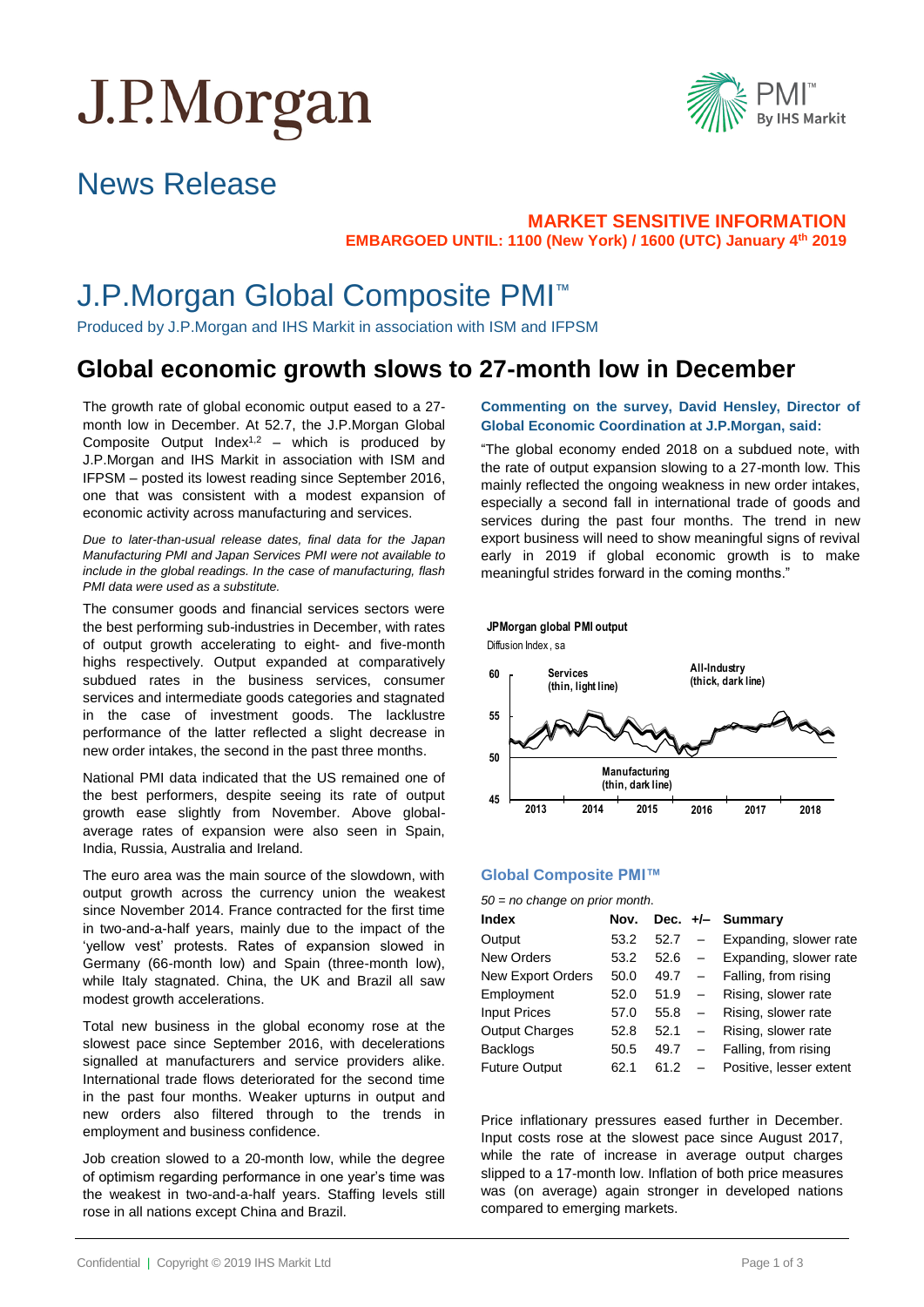## J.P.Morgan

#### **Contact Information:**

#### **For economics comments, data and technical queries, please call:**

#### **IHS Markit**

Rob Dobson Director Telephone: +44-1491-461-095

Email: [rob.dobson@ihsmarkit.com](mailto:rob.dobson@ihsmarkit.com)

#### **IHS Markit Press Office**

Joanna Vickers Corporate Communications Telephone: +44-207-260-2234

Email[: joanna.vickers@ihsmarkit.com](mailto:joanna.vickers@ihsmarkit.com)

#### **J.P.Morgan Chase Bank** David Hensley Director of Global Economics Coordination Telephone: +1-212-834-5516 Email[: david.hensley@jpmorgan.com](mailto:david.hensley@jpmorgan.com)

**Notes to Editors:**

The Global Composite PMI Report is compiled by IHS Markit based on the results of manufacturing and service sector surveys covering over 18,000 purchasing executives in over 40 countries. Together these countries account for an estimated 89% of global gross domestic product (GDP)<sup>4</sup>. Questions are asked about real events and are not opinion based. Data are presented in the form of diffusion indices, where an index reading above 50.0 indicates an increase in the variable since the previous month and below 50.0 a decrease.

#### **Data Sources:**

| % Share of                     |                         |                    |                              |                                                 |  |
|--------------------------------|-------------------------|--------------------|------------------------------|-------------------------------------------------|--|
| Country                        | qlobal GDP <sup>4</sup> | <b>Producer</b>    | In association with          | Website                                         |  |
| United States <sup>1,2</sup> : |                         |                    |                              |                                                 |  |
| Markit                         | 22.2%                   | <b>IHS Markit</b>  | $\overline{\phantom{m}}$     | www.ihsmarkit.com                               |  |
| ISM                            | 22.2%                   | ISM                | $\overline{\phantom{0}}$     | www.ism.ws                                      |  |
| China                          | 11.9%                   | IHS Markit         | Caixin                       | www.caixin.com                                  |  |
| Japan                          | 7.6%                    | <b>IHS Markit</b>  | Nikkei                       | www.nikkei.co.jp/nikkeiinfo/en/                 |  |
| Germany                        | 4.9%                    | <b>IHS Markit</b>  | <b>BME</b>                   | www.bme.de                                      |  |
| France                         | 3.7%                    | <b>IHS Markit</b>  |                              | www.ihsmarkit.com                               |  |
| United Kingdom                 | 3.6%                    | <b>IHS Markit</b>  | <b>CIPS</b>                  | www.cips.org                                    |  |
| Brazil                         | 3.1%                    | <b>IHS Markit</b>  |                              | www.ihsmarkit.com                               |  |
| India                          | 3.1%                    | <b>IHS Markit</b>  | Nikkei                       | www.nikkei.co.jp/nikkeiinfo/en/                 |  |
|                                |                         |                    |                              |                                                 |  |
| Italy                          | 2.7%                    | <b>IHS Markit</b>  | $\overline{\phantom{m}}$     | www.ihsmarkit.com                               |  |
| Canada                         | 2.4%                    | <b>IHS Markit</b>  | <b>SCMA</b>                  | www.scma.com                                    |  |
| Russia                         | 2.2%                    | <b>IHS Markit</b>  | $\overline{\phantom{0}}$     | www.ihsmarkit.com                               |  |
| Spain                          | 1.9%                    | <b>IHS Markit</b>  | <b>AERCE</b>                 | www.aerce.org                                   |  |
| Australia                      | 1.7%                    | <b>IHS Markit</b>  | Commonwealth bank            | www.commbank.com.au                             |  |
| South Korea                    | 1.7%                    | <b>IHS Markit</b>  | Nikkei                       | www.nikkei.co.jp/nikkeiinfo/en/                 |  |
| Mexico                         | 1.6%                    | <b>IHS Markit</b>  | $\overline{\phantom{m}}$     | www.ihsmarkit.com                               |  |
| Indonesia                      | 1.3%                    | <b>IHS Markit</b>  | Nikkei                       | www.nikkei.co.jp/nikkeiinfo/en/                 |  |
| Turkey                         | 1.2%                    | <b>IHS Markit</b>  | Istanbul Chamber of Industry | www.ihsmarkit.com                               |  |
| Netherlands (The)              | 1.2%                    | <b>IHS Markit</b>  | <b>NEVI</b>                  | www.nevi.nl                                     |  |
| Saudi Arabia <sup>3</sup>      | 0.9%                    | <b>IHS Markit</b>  | <b>Emirates NBD</b>          | www.emiratesnbd.com                             |  |
| Switzerland                    | 0.8%                    | procure.ch         | <b>Credit Suisse</b>         | www.procure.ch, www.credit-suisse.ch            |  |
| Taiwan                         | 0.8%                    | <b>IHS Markit</b>  | Nikkei                       | www.nikkei.co.jp/nikkeiinfo/en/                 |  |
| Poland                         | 0.7%                    | <b>IHS Markit</b>  |                              | www.ihsmarkit.com                               |  |
| Nigeria <sup>3</sup>           | 0.6%                    | <b>IHS Markit</b>  | Stanbic IBTC Bank            | www.stanbicibtcbank.com/                        |  |
| South Africa <sup>3</sup>      | 0.6%                    | <b>IHS Markit</b>  |                              | www.ihsmarkit.com                               |  |
| Austria                        | 0.5%                    | <b>IHS Markit</b>  | Unicredit Bank Austria/OPWZ  | www.bankaustria.at, http://einkauf.opwz.com     |  |
| Thailand                       | 0.5%                    | <b>IHS Markit</b>  | Nikkei                       | www.nikkei.co.jp/nikkeiinfo/en/                 |  |
| UAE <sup>3</sup>               | 0.5%                    | <b>IHS Markit</b>  | <b>Emirates NBD</b>          | www.emiratesnbd.com                             |  |
| Colombia                       | 0.5%                    | <b>IHS Markit</b>  | Davivienda                   | www.davivienda.com                              |  |
| Malaysia                       | 0.4%                    | <b>IHS Markit</b>  | Nikkei                       | www.nikkei.co.jp/nikkeiinfo/en/                 |  |
| Denmark                        | 0.4%                    | <b>DILF</b>        | Kairoscommodities            | www.dilf.dk, www.kairoscommodities.com          |  |
| Ireland                        | 0.4%                    | <b>IHS Markit</b>  | Investec                     | www.investec.co.uk                              |  |
| Singapore <sup>3</sup>         | 0.4%                    | <b>IHS Markit</b>  | Nikkei                       | www.nikkei.co.jp/nikkeiinfo/en/                 |  |
|                                |                         | <b>IPLMA</b>       |                              |                                                 |  |
| Israel                         | 0.4%                    |                    | Bank Hapoalim Ltd<br>Nikkei  | www.iplma.org.il, http://www.bankhapoalim.co.il |  |
| Philippines (The)              | 0.4%                    | <b>IHS Markit</b>  |                              | www.nikkei.co.jp/nikkeiinfo/en/                 |  |
| Hong Kong <sup>3</sup>         | 0.4%                    | <b>IHS Markit</b>  | Nikkei                       | www.nikkei.co.jp/nikkeiinfo/en/                 |  |
| $E$ gypt $3$                   | 0.3%                    | <b>IHS Markit</b>  | <b>Emirates NBD</b>          | www.emiratesnbd.com                             |  |
| Greece                         | 0.3%                    | <b>IHS Markit</b>  | <b>HPI</b>                   | www.hpi.org                                     |  |
| <b>Czech Republic</b>          | 0.3%                    | <b>IHS Markit</b>  | $\equiv$                     | www.ihsmarkit.com                               |  |
| New Zealand                    | 0.2%                    | <b>Business NZ</b> | Bank of New Zealand          | www.businessnz.org.nz, www.bnz.co.nz            |  |
| Vietnam                        | 0.2%                    | <b>IHS Markit</b>  | Nikkei                       | www.nikkei.co.jp/nikkeiinfo/en/                 |  |
| Hungary                        | 0.2%                    | <b>HALPIM</b>      | Hungarian National Bank      | www.logisztika.hu                               |  |
| Myanmar                        | 0.1%                    | <b>IHS Markit</b>  | Nikkei                       | www.nikkei.co.jp/nikkeiinfo/en/                 |  |
| Kenya <sup>3</sup>             | 0.1%                    | <b>IHS Markit</b>  | Stanbic Bank                 | www.cfcstanbicbank.co.ke                        |  |
| Lebanon <sup>3</sup>           | 0.1%                    | IHS Markit         | <b>BLOMINVEST Bank</b>       | www.blominvestbank.com                          |  |

*1) Data from the IHS Markit survey of US manufacturing are included in the global manufacturing PMI composition from February 2010 onwards. Data prior to that date are based on the ISM US manufacturing survey.*

*2) Data from the IHS Markit survey of US services are included in the global services PMI composition from October 2009 onwards (including the October 2009 data point).Data prior to that date are based on the ISM US non-manufacturing survey.*

*3) For these nations, manufacturing and service sector responses are extracted from whole economy PMI surveys for inclusion in the Global PMI*

*4) Source: World Bank World Development Indicators (2015 data, constant US\$ measure).*